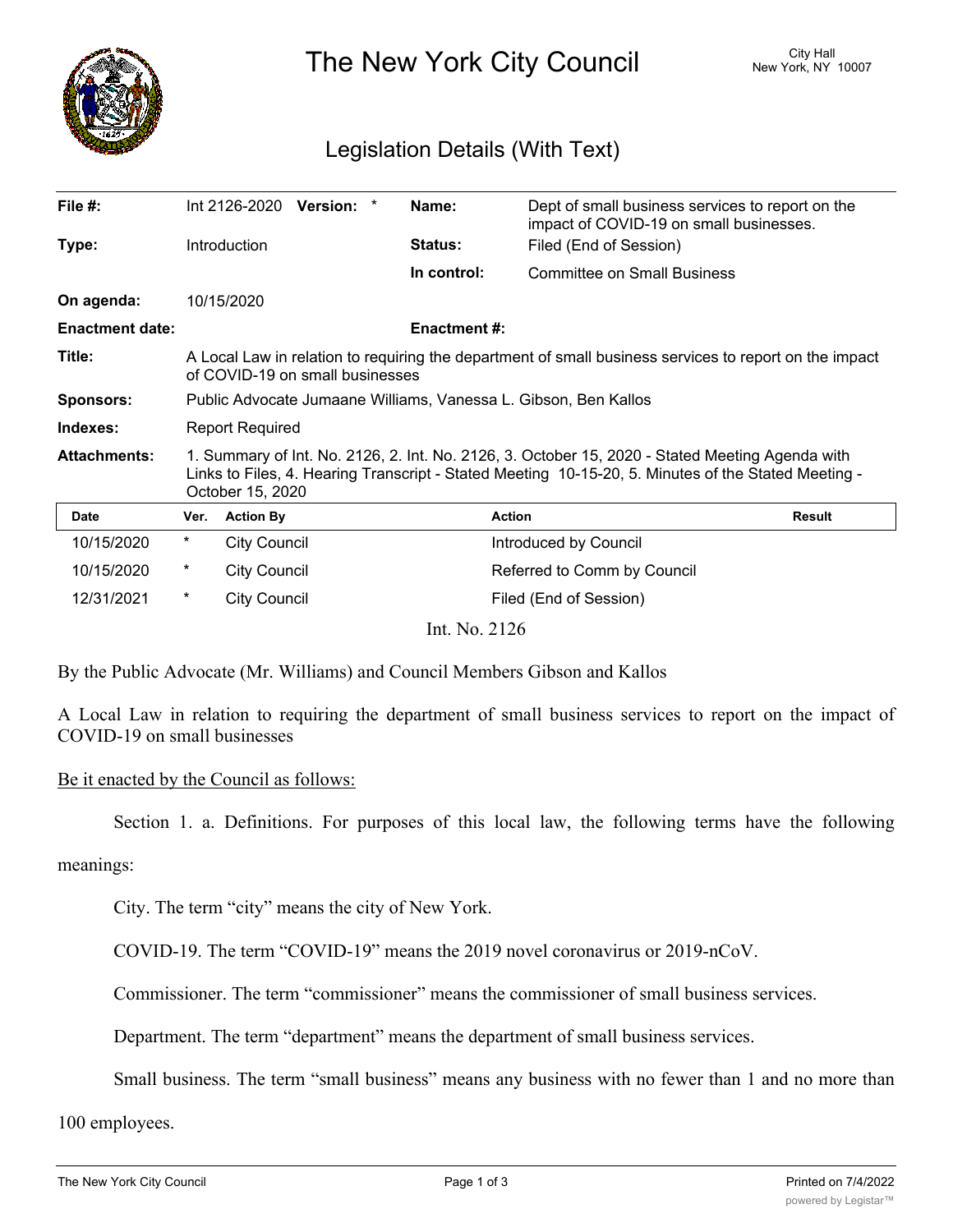## **File #:** Int 2126-2020, **Version:** \*

b. Report; required information. 1. The commissioner shall prepare a report to identify and assess the effects of COVID-19, including the effects of laws, executive orders and policies implemented in response to COVID-19, on small businesses. Such report shall include, but need not be limited to, the following information, as can be practicably obtained, for each affected small business in the city:

(a) The amount of revenue lost as a result of COVID-19;

(b) The number of jobs or positions eliminated as a result of COVID-19; and

(c) Whether such business closed permanently as a result of COVID-19.

2. The information required in paragraph 1 of this subdivision may be expressed in estimates if exact values cannot be determined or obtained, provided that such estimates are clearly indicated as such. The department shall explain the methodologies used to calculate and determine values set forth in the report required by paragraph 1.

3. The data used to prepare the report required in this subdivision shall be disaggregated by the following criteria for each small business:

(a) Business type;

(b) Number of employees;

(c) Neighborhood;

(d) ZIP code;

(e) Census tract; and

(f) Race, gender and age of the owner.

c. Report; when submitted. No later than one year after the effective date of this local law, the commissioner shall submit the report required in subdivision b of this section to the mayor, the speaker of the council and the public advocate, and shall post such report on the department's website.

d. Necessary measures. The commissioner shall take such measures as are necessary, including the development and issuance of a survey to small businesses, for the purpose of obtaining the information needed